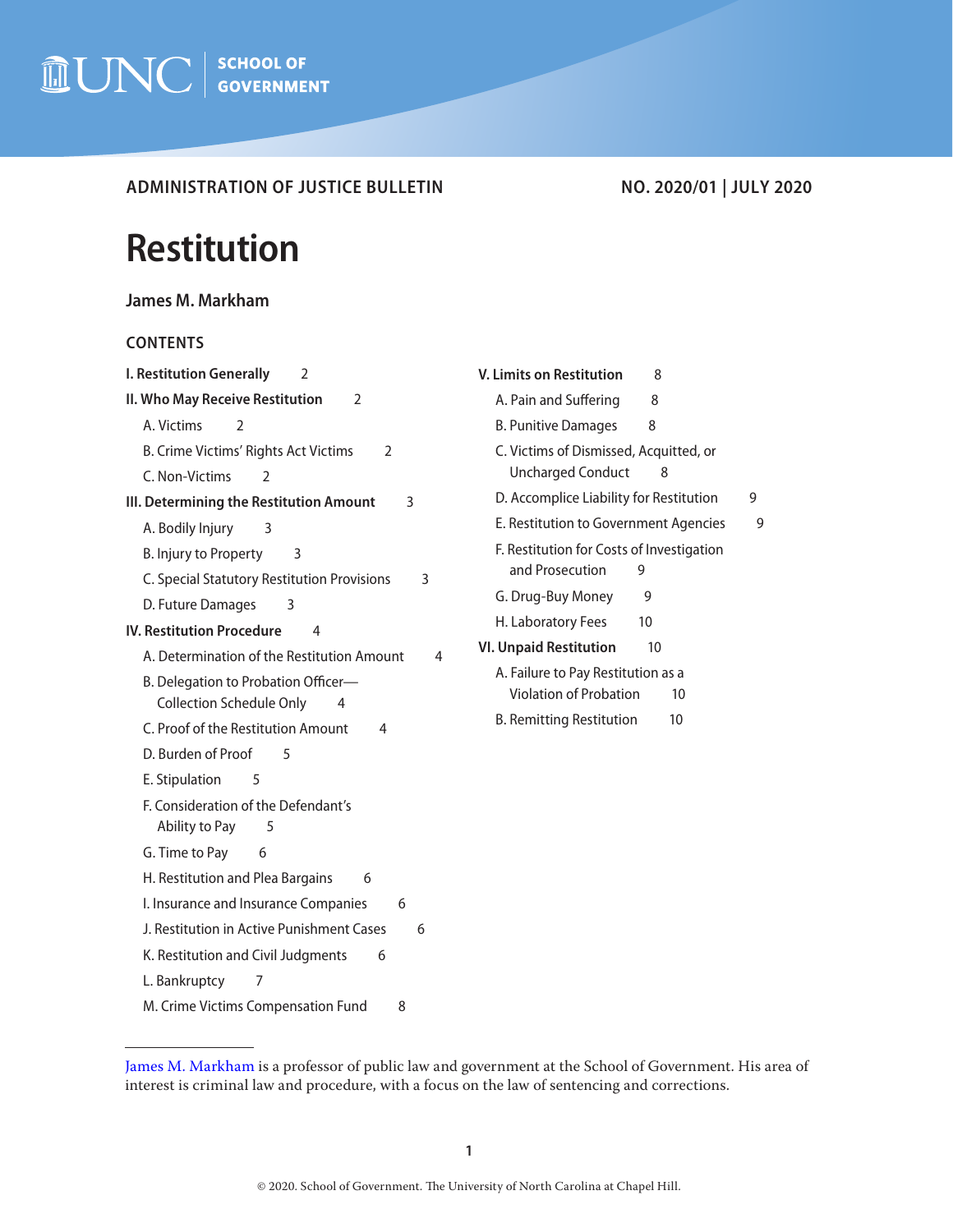# <span id="page-1-0"></span>**I. Restitution Generally**

Restitution is court-ordered compensation from a criminal defendant to a crime victim or to a party that provided assistance to the victim. It is a constitutionally authorized punishment in North Carolina.<sup>1</sup>

In every criminal case, the court is required to consider whether the defendant shall be ordered to make restitution to the victim of the offense.<sup>2</sup>

Victims of crimes against or involving the person of the victim or crimes equivalent to a felony property crime have a constitutional right to receive restitution in a reasonably timely manner when ordered by the court. $3$ 

# **II. Who May Receive Restitution**

### **A. Victims**

A "victim" is a person directly and proximately harmed as a result of a defendant's commission of a criminal offense.<sup>4</sup> The court may, in addition to any other penalty authorized by law, require the defendant to make restitution to a victim or to the victim's estate.5 The court may not order restitution to victims of offenses that do not result in a conviction, $\lq$  although that does not limit the court's authority to award restitution to only those victims specifically named in the indictment.7

#### **B. Crime Victims' Rights Act Victims**

Special restitution rules apply to those who fall under the definition of "victim" in the Crime Victims' Rights Act (CVRA), Article 46 of Chapter 15A of the North Carolina General Statutes.<sup>8</sup> For these individuals, the court shall, in addition to any penalty authorized by law, require defendants to make restitution to them or to their estates.<sup>9</sup>

# **C. Non-Victims**

Certain parties other than the victim may receive restitution. The court may order restitution to a person, organization, corporation, or association that provided assistance to the victim and is subrogated to the rights of the victim.<sup>10</sup>

<sup>1.</sup> N.C. Const., art. XI, § 1.

<sup>2.</sup> Chapter 15A, Section 1340.34 of the North Carolina General Statutes (hereinafter G.S.).

<sup>3.</sup> N.C. Const., art. I, § 37.

<sup>4.</sup> G.S. 15A-1340.34(b).

<sup>5.</sup> G.S. 15A-1340.34(c).

<sup>6.</sup> State v. Murphy, 261 N.C. App. 78 (2018).

<sup>7.</sup> State v. Moore, 209 N.C. App. 551 (2011).

<sup>8.</sup> *See* G.S. 15A-830(a)(7) (defining "victim" as "[a] person against whom there is probable cause to believe an offense against the person or a felony property crime has been committed").

<sup>9.</sup> G.S. 15A-1340.34(b).

<sup>10.</sup> G.S. 15A-1340.37(b).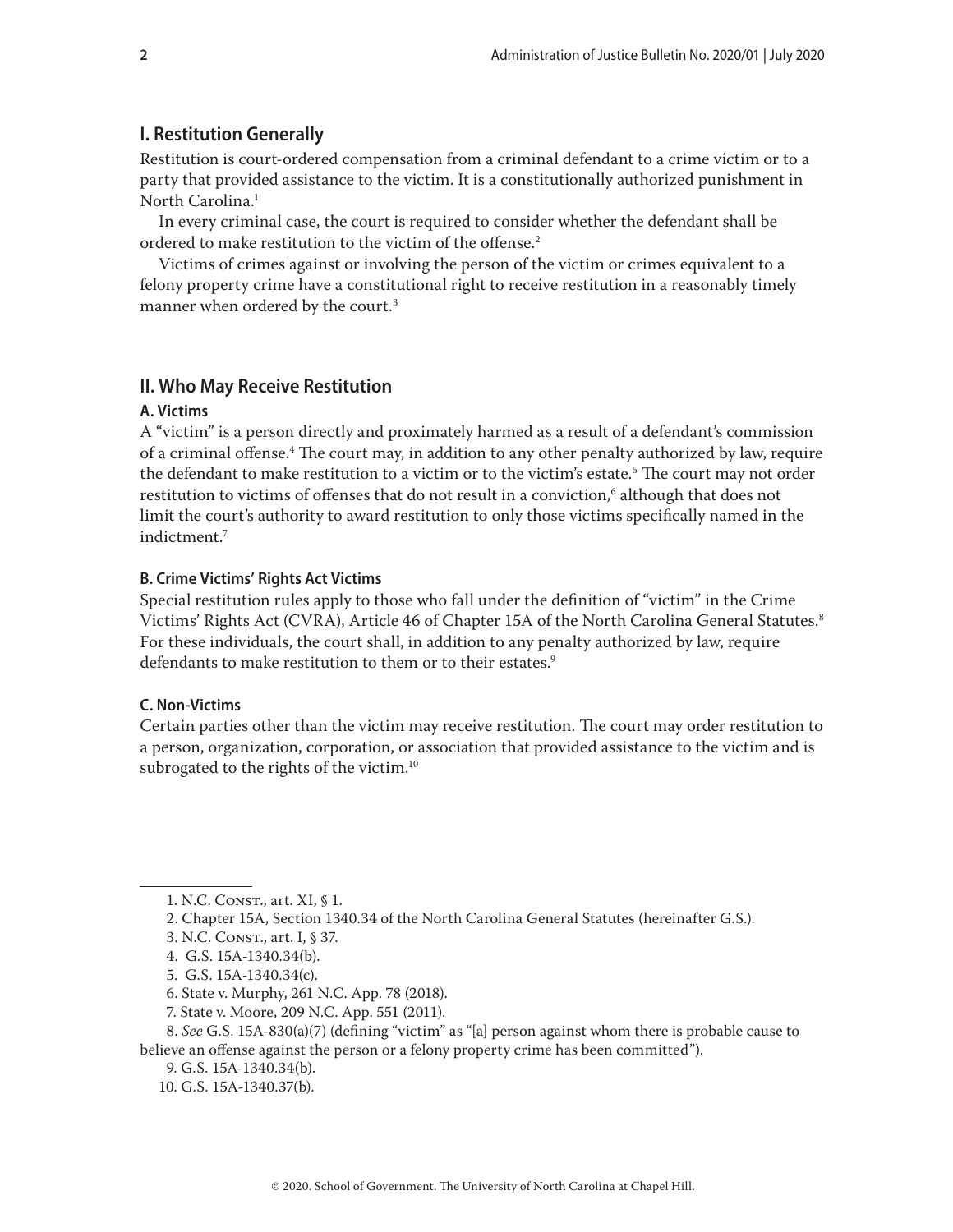# <span id="page-2-0"></span>**III. Determining the Restitution Amount**

# **A. Bodily Injury**

For offenses resulting in bodily injury to a victim, the court must consider

- the cost of necessary medical and related professional services;
- the cost of devices or equipment relating to physical, psychiatric, and psychological care;
- the cost of necessary physical and occupational therapy and rehabilitation;
- lost income; and
- when injury results in a victim's death, the cost of the victim's funeral and related services.<sup>11</sup>

# **B. Injury to Property**

For offenses resulting in the damage, loss, or destruction of property, the court must consider requiring the defendant to return the property to its owner or to the owner's designee. If returning the property is impossible, impracticable, or inadequate, the court should determine the value of the property (a) on the date of its damage, loss, or destruction *or* (b) as of the date of sentencing (less any part of the property that is returned). $12$ 

# **C. Special Statutory Restitution Provisions**

The statute governing a particular offense may contain specific restitution requirements. Examples include:

- worthless checks under G.S. 14-107 (restitution in the amount of the check, bank service charges, and processing fees imposed by the payee);
- identity fraud under G.S. 14-113.22 (attorneys' fees and costs incurred in correcting credit history);
- assaulting a law enforcement agency animal, an assistance animal, or a search and rescue animal under G.S. 14-163.1 (veterinary care and boarding expenses for the animal, replacement of the animal, training of any replacement animal, and salary of the law enforcement agency animal handler, among other expenses); and
- replacement costs to the Department of Environmental Quality for marine, estuarine, or wildlife resources taken, injured, removed, altered, damaged, or destroyed as the result of a criminal offense, plus investigation and reward expenditures.13 Replacement costs for certain species are set out in the North Carolina Administrative Code.14

# **D. Future Damages**

A trial court did not err by ordering the defendant to pay restitution of "up to \$2000 for future treatment" when there was testimony to show that the victims had already accumulated \$680 in medical bills and were still undergoing treatment as a result of the defendant's actions.15

14. Title 15A, Chapter 10B, Section .0017 of the N.C. Administrative Code (e.g., crow, \$4; black bear, \$2,232; fox, \$88).

15. State v. Canady, 153 N.C. App. 455 (2002).

<sup>11.</sup> G.S. 15A-1340.35(a).

<sup>12.</sup> *Id*.

<sup>13.</sup> G.S. 15A-1343(b1)(5).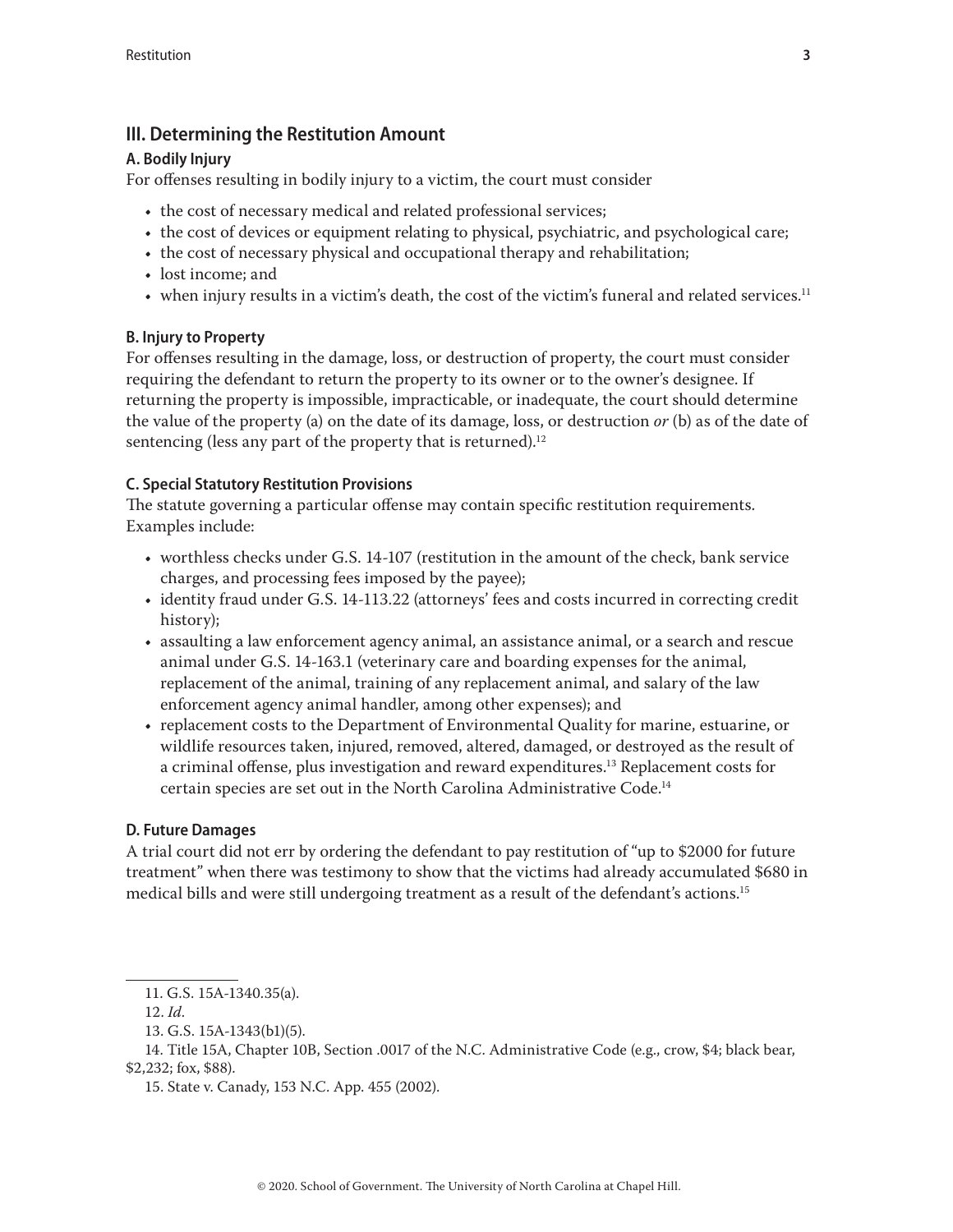# <span id="page-3-0"></span>**IV. Restitution Procedure**

#### **A. Determination of the Restitution Amount**

The court should determine a discrete restitution amount. It was improper, for example, to order a defendant to pay a percentage of his salary as restitution.<sup>16</sup>

#### **B. Delegation to Probation Officer—Collection Schedule Only**

Except as part of a pre-sentence investigation, the court should not order a probation officer to determine the amount of restitution owed. The court may, however, delegate to a probation officer the responsibility to determine a collection *schedule*. 17

# **C. Proof of the Restitution Amount**

The quantum of proof needed to support a restitution award is not high,<sup>18</sup> but a prosecutor's statement, standing alone, is insufficient to support an award of restitution.<sup>19</sup> Likewise, a restitution worksheet, unsupported by testimony or documentation, is insufficient to support a restitution amount.<sup>20</sup> There must either be a stipulation to the amount or evidence adduced at trial or at the sentencing hearing to support the restitution amount.<sup>21</sup> The restitution amount may not be based on mere "guess or conjecture."22

The appellate courts have not required the restitution amount to be calculated according to a universal formula.

- A homeowner's testimony that a repair person had estimated that repairs to her house would cost "thirty-something thousand dollars" was "some evidence" to support an award of restitution but was not specific enough to support the precise amount ordered  $($39,332).^{23}$
- The State offered sufficient evidence of the restitution amount related to the robbery of a car when the prosecutor introduced documentation showing the title and registration of the car as well as a copy of the purchase receipt of the car.<sup>24</sup>
- The trial court did not err when it ordered restitution in an amount that was an average of two values proposed as the proper measure of damage to a victim's property—one value stemming from a comparison to a similar plot of land, another stemming from a forestry agent's report. Both values were supported by evidence.<sup>25</sup>
- A restitution award of \$180 was not disturbed when the victim testified that the money stolen from her pocketbook was between \$120 and \$150 in cash and another witness involved in the robbery testified that the pocketbook contained \$240.26

<sup>16.</sup> State v. Simpson, 61 N.C. App. 151 (1983).

<sup>17.</sup> G.S. 15A-1343(g).

<sup>18.</sup> State v. Hunt, 250 N.C. App. 238 (2016).

<sup>19.</sup> State v. Wilson, 340 N.C. 720 (1995).

<sup>20.</sup> State v. Mauer, 202 N.C. App. 546 (2010).

<sup>21.</sup> State v. Dallas, 205 N.C. App. 216 (2010).

<sup>22.</sup> State v. Daye, 78 N.C. App. 753 (1986).

<sup>23.</sup> State v. Moore, 365 N.C. 283 (2011).

<sup>24.</sup> State v. Watkins, 218 N.C. App. 94 (2012).

<sup>25.</sup> State v. Freeman, 164 N.C. App. 673 (2004).

<sup>26.</sup> State v. Davis, 167 N.C. App. 770 (2005).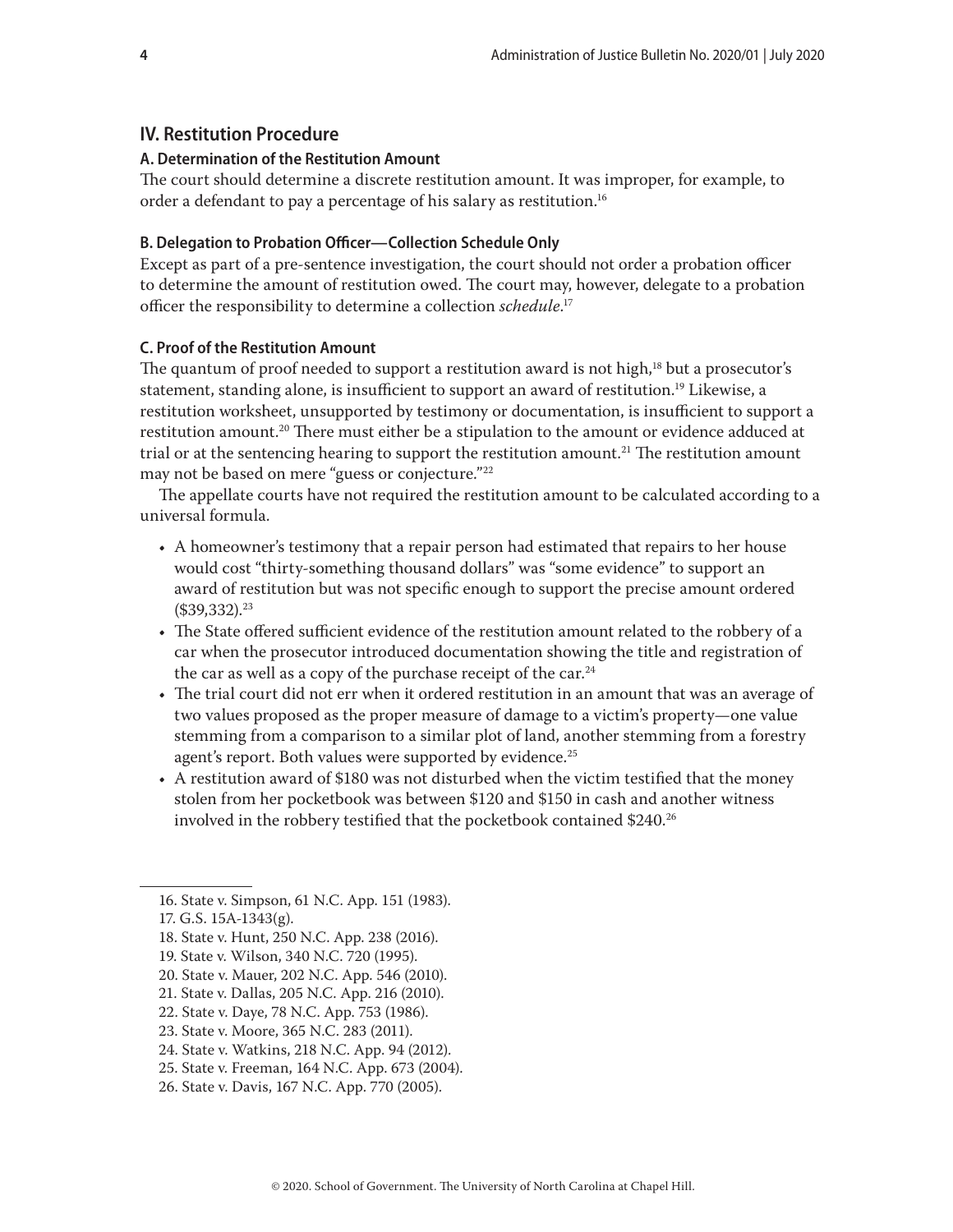# <span id="page-4-0"></span>**D. Burden of Proof**

The burden of demonstrating the amount of the loss sustained by a victim as a result of the offense is on the State. The standard of proof is a preponderance of the evidence.<sup>27</sup>

# **E. Stipulation**

A defendant may validly stipulate to the amount of restitution owed. There is a check-box on the transcript of plea form available from the North Carolina Administrative Office of the Courts (AOC-CR-300, page two) where the court can note that as part of a plea arrangement the defendant stipulates to restitution in the amount set out on the restitution worksheet.

# **F. Consideration of the Defendant's Ability to Pay**

In determining the restitution amount, the court must consider the resources of the defendant and his or her ability to pay restitution, although the court is not required to make findings of fact or conclusions of law on those matters.<sup>28</sup> The court must consider

- the resources of the defendant, including all real and personal property and the income derived from the property;
- the defendant's ability to earn;
- the defendant's obligation to support dependents; and
- any other matters that pertain to the defendant's ability to make restitution.

The burden of demonstrating the defendant's inability to pay restitution is on the defendant.<sup>29</sup>

- A defendant's ability to pay was established through evidence that he had recently offered to buy land for \$37,500 and had recently been employed, as well as by the lack of any testimony indicating that he was unable to work.30
- In cases involving very large restitution orders—where "common sense dictates that only a person of substantial means could comply"—the trial court should be especially careful to document its consideration of the defendant's ability to pay.<sup>31</sup>

The court may order partial restitution if it appears that the damage caused is more than the defendant will be able to pay. If the court orders partial restitution, it must state on the record its reasons for doing so. $32$ 

• The requirement to consider the defendant's ability to pay does not necessarily require the court to order partial restitution. The court did not err, for example, by ordering an indigent defendant to pay \$40,588 in restitution when there was substantial information in the record that the court reviewed the defendant's employment status, expenses, liabilities, and living situation.<sup>33</sup>

32. G.S. 15A-1340.36(a).

<sup>27.</sup> State v. Tate, 187 N.C. App. 593 (2007).

<sup>28.</sup> G.S. 15A-1340.36(a).

<sup>29.</sup> *Tate*, 187 N.C. App. 593.

<sup>30.</sup> State v. Minton, 223 N.C. App. 319 (2012).

<sup>31.</sup> State v. Smith, 90 N.C. App. 161 (1988) (\$500,000); State v. Hayes, 113 N.C. App. 172 (1993) (\$208,000).

<sup>33.</sup> *Tate*, 187 N.C. App. 593; *see also* State v. Riley, 167 N.C. App. 346 (2004).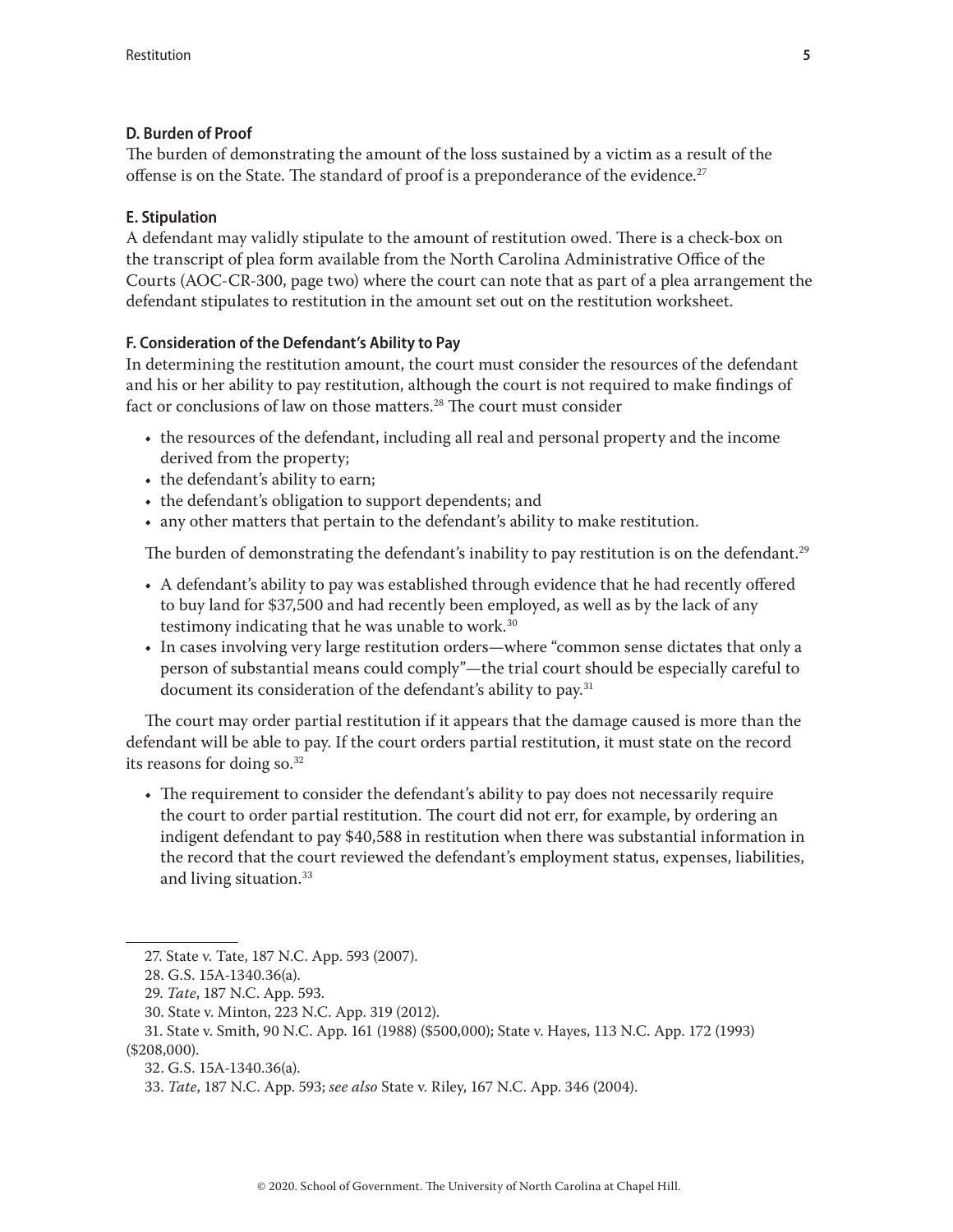#### <span id="page-5-0"></span>**G. Time to Pay**

The court may require the defendant make full restitution no later than a certain date and may allow the defendant to make restitution in installments.

#### **H. Restitution and Plea Bargains**

Under [G.S. 15A-1021\(c\),](http://www.ncleg.net/EnactedLegislation/Statutes/HTML/BySection/Chapter_15A/GS_15A-1021.html) a "proposed plea arrangement may include a provision for the defendant to make restitution or reparation to an aggrieved party or parties for the damage or loss caused by the offense or offenses committed by the defendant." Restitution should, however, be limited to the crimes for which the defendant is convicted and should not include victims of other charges.<sup>34</sup>

When restitution is entered as part of a plea arrangement that results in an active sentence, the sentencing court shall enter as part of the commitment that restitution is recommended.<sup>35</sup>

When a defendant's offense is one in which there is evidence of physical, mental, or sexual abuse of a minor, the court should encourage the minor and the minor's parents or custodians to participate in rehabilitative treatment, and the plea agreement may include a provision that the defendant will be ordered to pay for such treatment.<sup>36</sup>

#### **I. Insurance and Insurance Companies**

Though not governed by statute, a common practice within the court's discretion is to limit a victim's restitution award to harm not otherwise covered by insurance (such as the victim's copayment or deductible). Before 2016, courts were barred from ordering restitution directly to an insurer, $37$  but that law was repealed, effective December 1, 2016. $38$ 

#### **J. Restitution in Active Punishment Cases**

Subsequent to amendments made to the law in 1998, restitution may be ordered in cases where a defendant is sentenced to active punishment.<sup>39</sup> In Crime Victims' Rights Act (CVRA) cases, the restitution order may be docketed as a civil judgment, as discussed below. In non-CVRA cases, restitution may be ordered as part of a sentence to active punishment, but the order may be difficult to enforce and unlikely to have effect as a practical matter. In all cases when a defendant is sentenced to active punishment, the court must consider whether to recommend to the Secretary of Public Safety or the Post-Release Supervision and Parole Commission, as appropriate, that the defendant pay restitution out of work release earnings or as a condition of post-release supervision or parole.40

#### **K. Restitution and Civil Judgments**

Restitution is not a legal obligation equivalent to a civil judgment,<sup>41</sup> and imposition of restitution does not affect, and is not affected by, the victim's right to institute a civil action against the defendant based on the same conduct.<sup>42</sup> Likewise, a civil settlement agreement releasing a party

37. G.S. 15A-1340.37(d).

39. State v. Hughes, 136 N.C. App. 92 (1999) (discussing the fact that in earlier cases, a judge lacked authority to require restitution from a defendant who received active punishment).

40. G.S. 15A-1340.36(c); 148-33.2; 148-57.1.

<sup>34.</sup> State v. Murphy, 261 N.C. App. 78 (2018).

<sup>35.</sup> G.S. 15A-1021(d).

<sup>36.</sup> *Id*.

<sup>38.</sup> S.L. 2016-78.

<sup>41.</sup> State v. Freeman, 164 N.C. App. 673 (2004).

<sup>42.</sup> G.S. 15A-1340.37(a); Shew v. S. Fire & Cas. Co., 307 N.C. 438 (1983).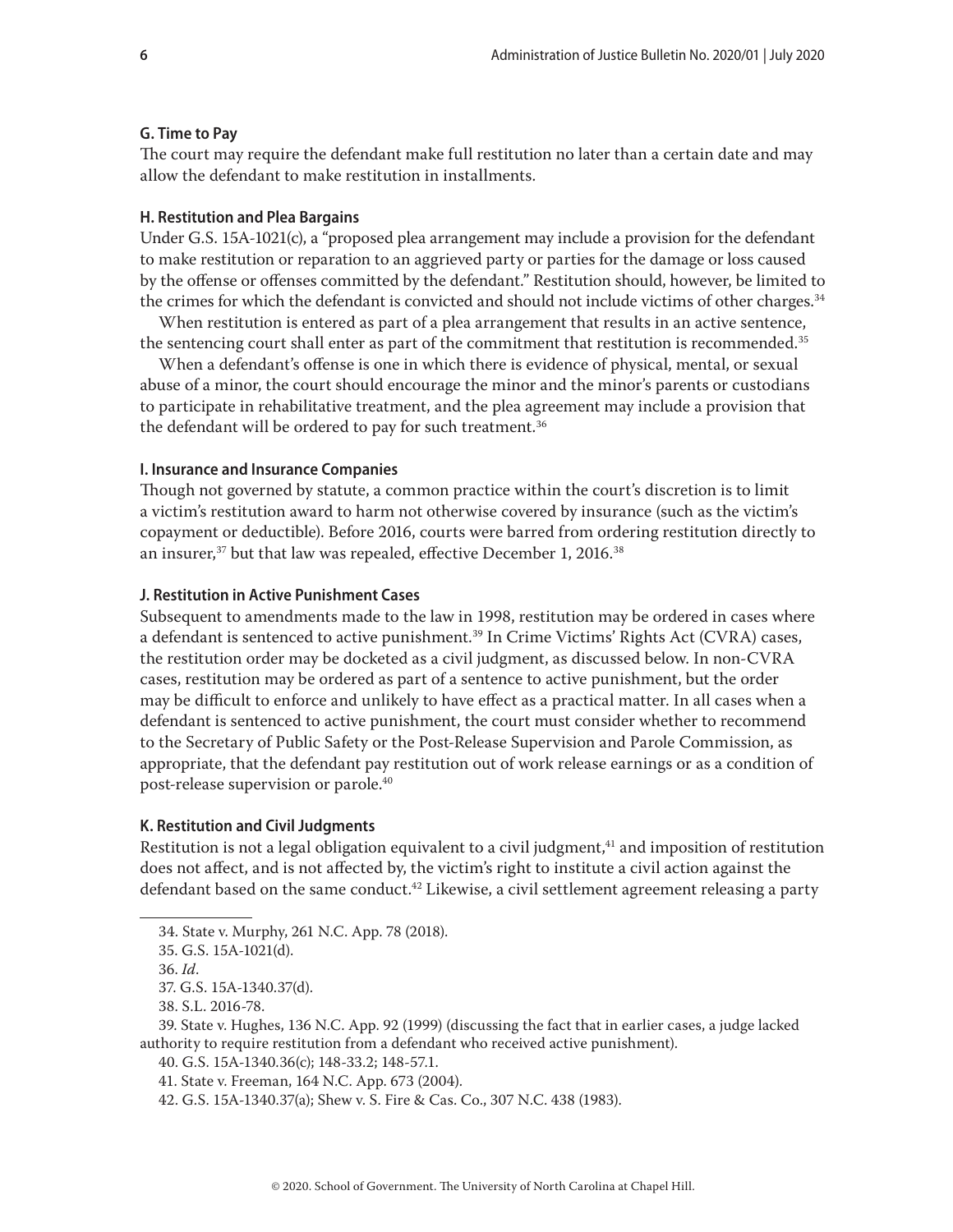<span id="page-6-0"></span>from all future claims, causes of action, and damages does not bar the State from pursuing criminal restitution for harm caused by the behavior giving rise to the settlement.<sup>43</sup>

Amounts paid by the defendant as restitution must be credited against any judgment rendered in a civil action arising out of the criminal offense.<sup>44</sup>

When a defendant is ordered to pay criminal restitution, all applicable statutes of limitation and statutes of repose are tolled for purposes of any civil action brought by the victim against the defendant for damages arising out of the offense for which the defendant was convicted.<sup>45</sup> The statute of limitations applicable to a comparable civil action does not bar restitution in a criminal case.46

In CVRA cases, restitution orders exceeding \$250 may be "enforced in the same manner as a civil judgment." If, however, the restitution is ordered as a condition of probation, the judgment may not be executed upon the defendant's property until the clerk is notified that probation has been terminated or revoked and the judge has made a finding that restitution in a sum certain remains owed. $47$  The finding that a restitution balance is due should be made on form AOC-CR-612. Payment satisfying a civil judgment ordered in a CVRA case must be credited against the order of restitution.<sup>48</sup>

In non-CVRA cases, a court has no statutory authority to order the defendant to pay money to the victim as a civil judgment. The authority to treat restitution orders in the same manner as a civil judgment set out in G.S. 15A-1340.38 applies only to restitution orders imposed under G.S. 15A-1340.34(b). That subsection, in turn, applies only to defendants sentenced under G.S. Chapter 15A, Article 46—the CVRA.<sup>49</sup>

A defendant convicted of an offense involving impaired driving must be ordered to pay as restitution the cost owing for the towing, storage, and sale of any motor vehicle forfeited and sold under G.S. 20-28.3, to the extent that those costs are not covered by the proceeds from the sale of the vehicle itself.<sup>50</sup> A restitution order under that provision must be made a civil judgment in favor of the party to whom the restitution is owed, which must be docketed by the clerk.<sup>51</sup>

# **L. Bankruptcy**

In general, criminal restitution is non-dischargeable in a bankruptcy proceeding.<sup>52</sup>

<sup>43.</sup> State v. Williams, \_\_\_ N.C. App. \_\_\_, 829 S.E.2d 518 (2019).

<sup>44.</sup> G.S. 15A-1340.37(a); 1-15.1(b).

<sup>45.</sup> G.S. 1-15.1(a); Whitley v. Kennerly, 132 N.C. App. 390 (1999).

<sup>46.</sup> State v. Smith, 99 N.C. App. 184 (1990) (rejecting defendant's argument that the two-year statute of limitations for a wrongful death action under G.S. 1-53 barred the court from ordering restitution at a death-by-vehicle resentencing held more than two years after the victim's death).

<sup>47.</sup> G.S. 15A-1340.38.

<sup>48.</sup> G.S. 15A-1340.38(c).

<sup>49.</sup> *See* State v. Hudgins, 215 N.C. App. 599 (2011) (unpublished) (noting the distinction between CRVA and non-CVRA cases and vacating a civil judgment in a non-CVRA case).

<sup>50.</sup> G.S. 20-28.3(*l*).

<sup>51.</sup> *Id*.

<sup>52. 11</sup> U.S.C. § 523(a)(19)(B)(iii); Kelly v. Robinson, 479 U.S. 36 (1986); *In re* Thompson, 16 F.3d 576 (4th Cir. 1994).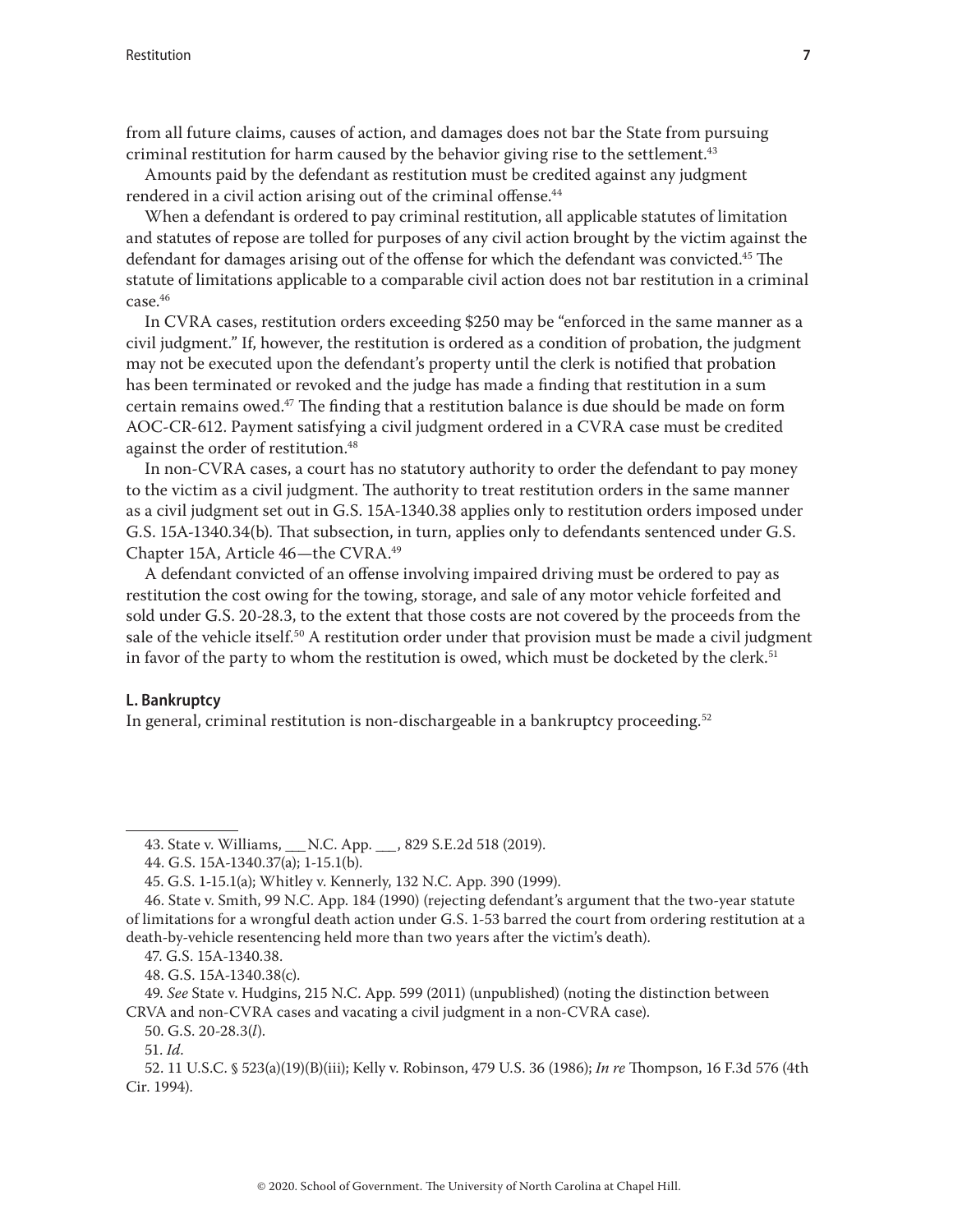#### <span id="page-7-0"></span>**M. Crime Victims Compensation Fund**

A court may require a defendant to pay restitution regardless of whether the victim receives compensation from the Crime Victims Compensation Fund described in G.S. Chapter 15B. Receipt of compensation shall not discourage a court from ordering restitution.<sup>53</sup> The Crime Victims Compensation Fund itself is an eligible recipient for restitution.<sup>54</sup>

# **V. Limits on Restitution**

#### **A. Pain and Suffering**

Restitution may *not* be ordered for a victim's pain and suffering.<sup>55</sup>

#### **B. Punitive Damages**

Restitution may *not* be ordered for punitive damages.<sup>56</sup>

### **C. Victims of Dismissed, Acquitted, or Uncharged Conduct**

Generally, restitution should only be ordered to victims directly and proximately harmed by the crimes for which the defendant is convicted. The court should not order restitution to victims of dismissed charges as part of the sentence for a conviction with a different victim, even as part of a plea agreement.57

When the same person is the victim of multiple offenses, the judge has some flexibility in determining to which sentence a restitution order will attach.

- It was proper to order a defendant, convicted of felonious larceny for stealing silver, to repay the loans he obtained from pawnbrokers using the stolen silver as collateral.58
- It was proper to order a defendant, convicted of breaking or entering but acquitted of larceny, to pay restitution for stereo equipment stolen during the breaking or entering.<sup>59</sup>

Similarly, when there are multiple victims of the same behavior that leads to a conviction, the court may order restitution to each victim.

• A defendant crashed into a crowd of people, injuring several of them. He was convicted of several crimes related to the incident, but the jury was unable to reach a verdict on an assault charge related to one of the injured bystanders. Nevertheless, the trial court did not err by awarding restitution to that victim as a part of the sentence for the crimes for which he was convicted when the indictment for one of those charges listed her as a victim and the defendant stipulated that he caused her injuries.<sup>60</sup>

<sup>53.</sup> G.S. 15B-24.

<sup>54.</sup> G.S. 15B-18(b); State v. Wright, 212 N.C. App. 640 (2011).

<sup>55.</sup> State v. Wilson, 158 N.C. App. 235 (2003).

<sup>56.</sup> State v. Burkhead, 85 N.C. App. 535 (1987).

<sup>57.</sup> State v. Murphy, 261 N.C. App. 78 (2018).

<sup>58.</sup> State v. Froneberger, 81 N.C. App. 398 (1986).

<sup>59.</sup> State v. Dula, 67 N.C. App. 748 (1984).

<sup>60.</sup> State v. Valladares, 182 N.C. App. 525 (2007).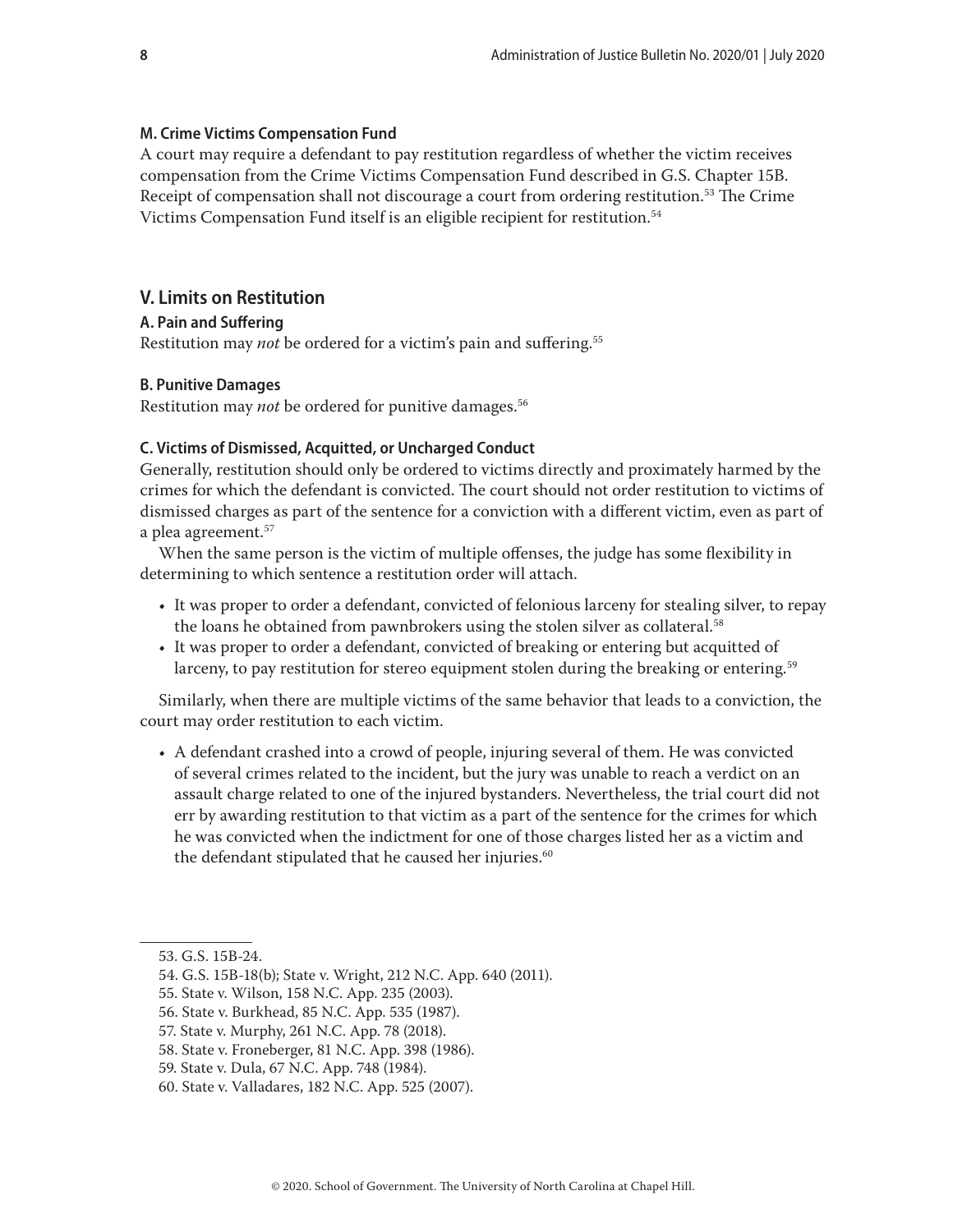<span id="page-8-0"></span>However, a defendant should not be required to make restitution for losses that are neither related to the criminal act for which the defendant was convicted nor supported by the evidence in the record.

• It was improper to order a defendant, convicted of possession of stolen goods, to pay restitution in an amount based on all of the tools missing from a victim's truck when only some of the items were found in the defendant's possession and no other evidence was presented regarding the other tools.<sup>61</sup>

# **D. Accomplice Liability for Restitution**

For restitution to be appropriate there must be a direct and proximate link between a defendant's actions and the damage caused to a victim. It was improper to order a defendant, convicted of accessory-after-the-fact to first-degree murder, to pay restitution to the victims' families when his involvement was limited to obstructing the investigation of the crimes.<sup>62</sup>

# **E. Restitution to Government Agencies**

Government agencies may only receive restitution for particular damage to them over and above "normal operating costs."<sup>63</sup>

• It was improper for the court to order a defendant, who pled guilty to possession and sale of non-tax-paid liquor, to pay restitution to the High Point Police Department for "continued enforcement."64

# **F. Restitution for Costs of Investigation and Prosecution**

In general, a court may not order restitution "to the state for its general overhead attributable to prosecution," as this "violates the principle of separation of powers in that the judge is assuming the legislative function of allocating the resources of the state."65

- A court may not order a defendant to pay restitution for a prosecuting witness's mileage, long distance calls, parking fees, and meals during a trial. These are costs and may only be paid as provided in G.S. 7A-314.<sup>66</sup>
- It was improper for a court to order convicted defendants, as a condition of parole eligibility, to pay \$2,500 to the North Carolina State Bureau of Investigation (SBI) as restitution for "estimated investigative expenses." The Bureau was not a "victim of crime," and the investigation expenses were among its "normal operating costs."<sup>67</sup>

# **G. Drug-Buy Money**

G.S. 90-95.3 provides that the court may order a convicted defendant to "make restitution to any law-enforcement agency for reasonable expenditures made in purchasing controlled substances from him or his agent as part of an investigation leading to his conviction."

<sup>61.</sup> State v. Southards, 189 N.C. App. 152 (2008).

<sup>62.</sup> State v. Best, 196 N.C. App. 220 (2009).

<sup>63.</sup> G.S. 15A-1340.37.

<sup>64.</sup> Shore v. Edmisten, 290 N.C. 628 (1976).

<sup>65.</sup> *Id*.

<sup>66.</sup> State v. Tedder, 62 N.C. App. 12 (1983).

<sup>67.</sup> Evans v. Garrison, 657 F.2d 64 (4th Cir. 1981).